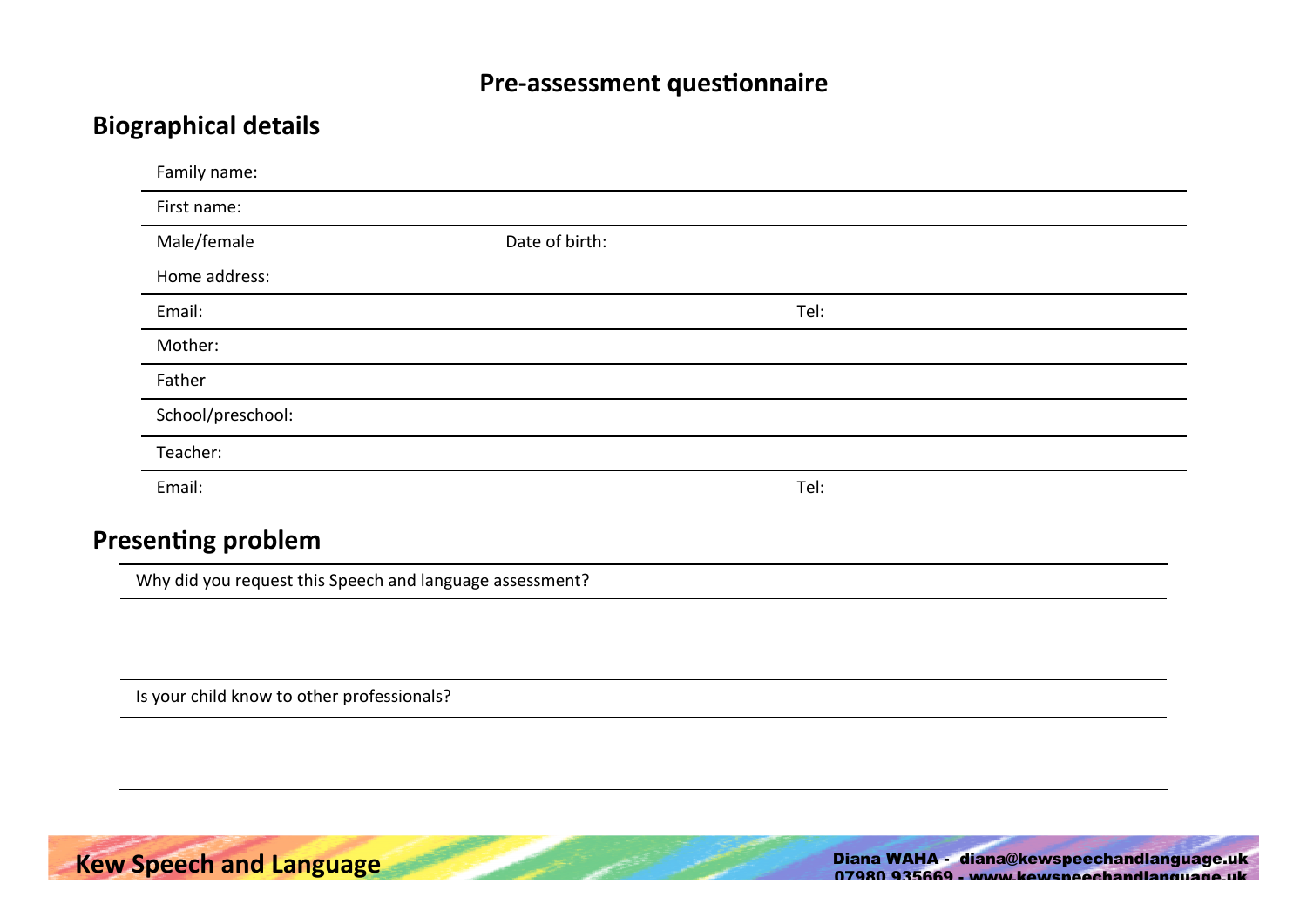#### **Health and Development**

How is your child's general health?

Have you ever had concerns about his hearing (when was it last tested)?

What is his concentration like? The state of the state of the fidgety or restless?

What is his co-ordination like?

# **Eating and Sleeping**

Are there any problems with eating or mealtimes?

What about sleeping?

**Kew Speech and Language and Speech and Language Speechand Speechand Speechandlanguage.uk** 07980 935669 - www.kewspeechandlanguage.uk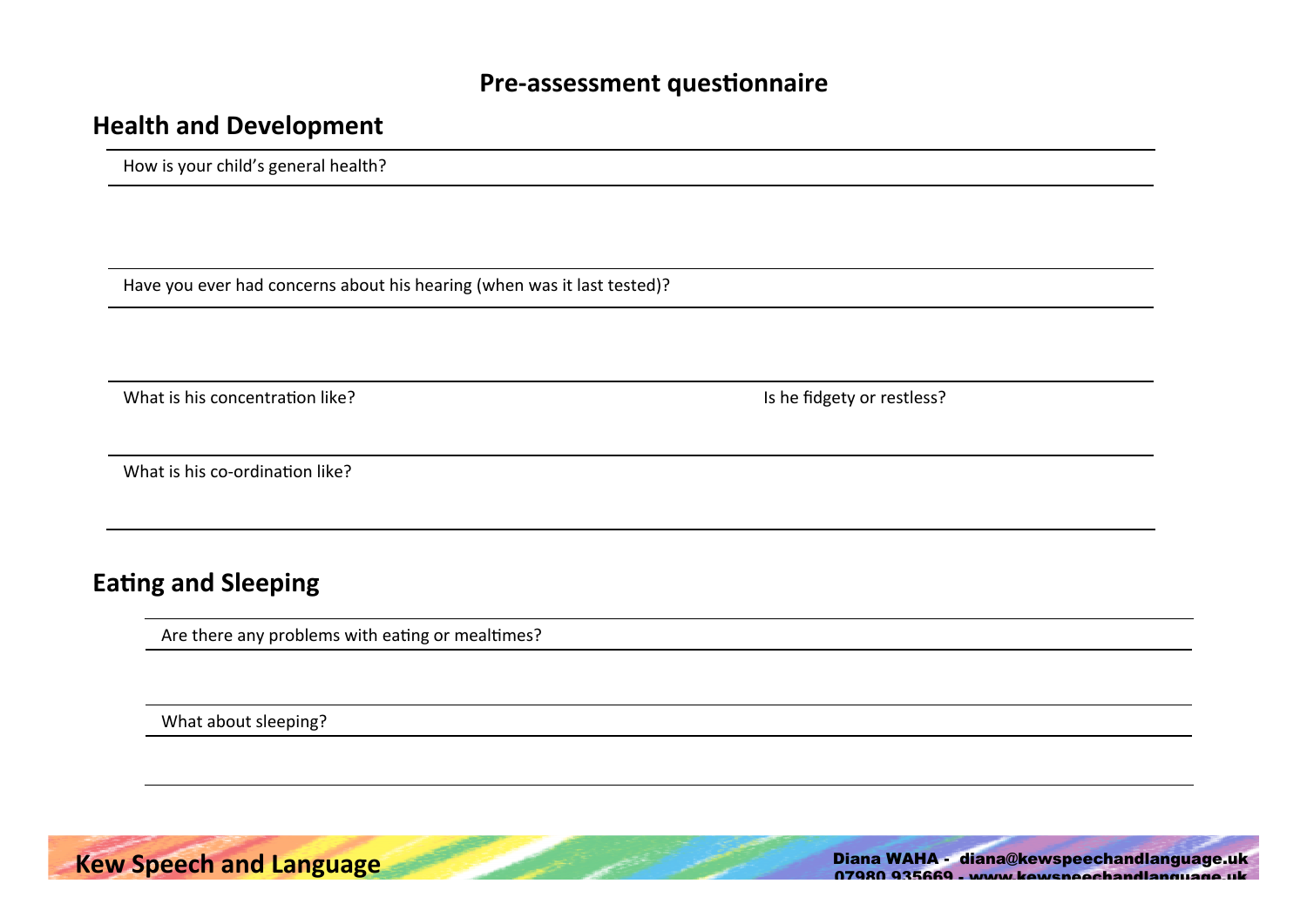# **Family History**

Any members of the family with Speech, language or communication difficulties?

# **Developmental History**

Were there any complications during the pregnancy or birth?

Was he/she a full-term baby? 
What was his birth weight?

Were there any difficulties with feeding or other complications?

Were there any early difficulties during infancy?

When did he/she start to walk? When did he/she say his first words?

When did he/she say his first simple sentence?

**Kew Speech and Language and Speech and Language Speechand Speechand Speechand Speechandlanguage.uk** 07980 935669 - www.kewspeechandlanguage.uk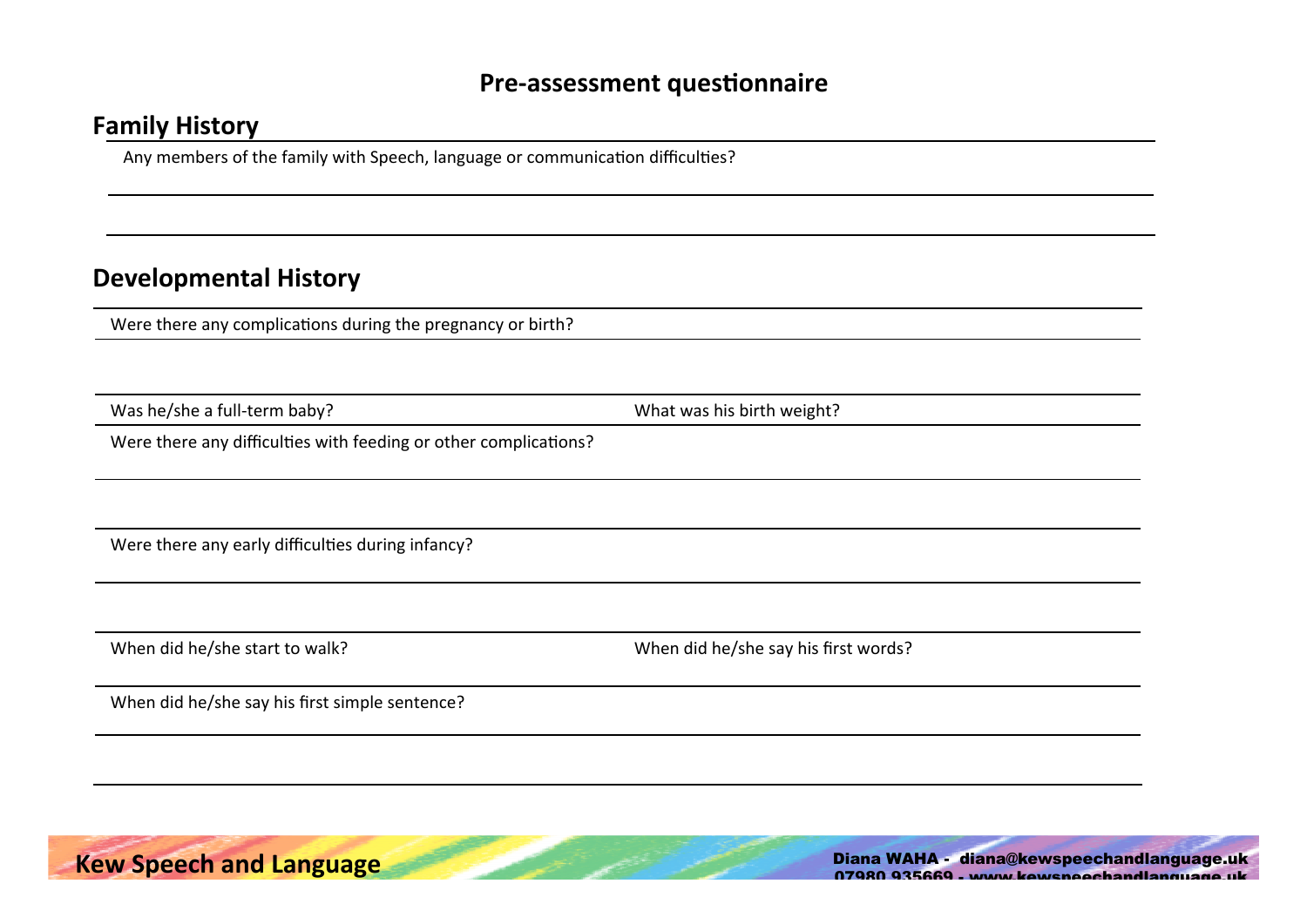# **Developmental History cont:**

When did he/she come out of nappies?

Were there any developmental problems?

Is there anything else you think we should know?



**Kew Speech and Language and Speech and Speech and Speech and Speech and Speech and Speechand Speechandlanguage.uk** 07980 935669 - www.kewspeechandlanguage.uk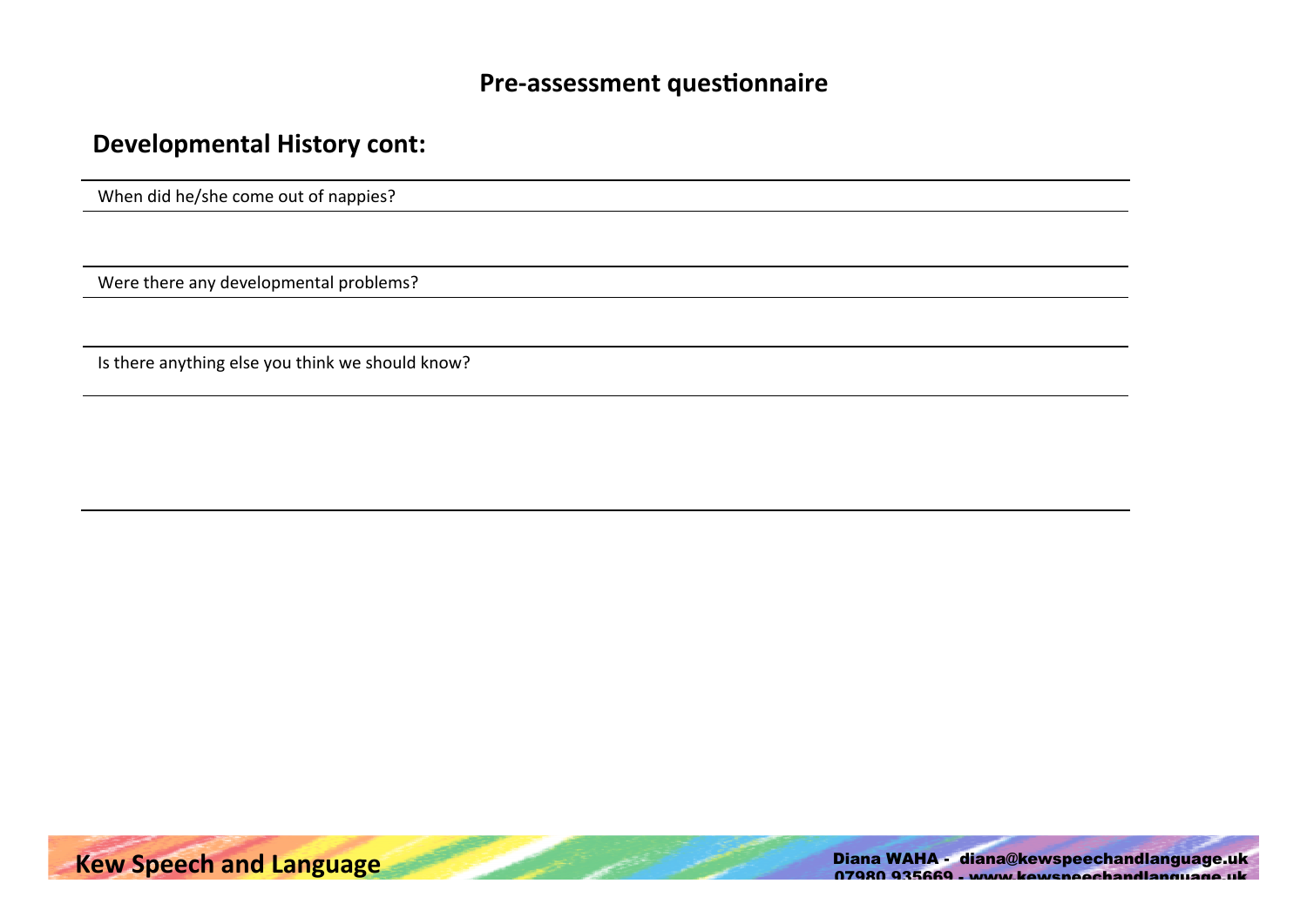# **Only complete in your child is being brought up bilingually**